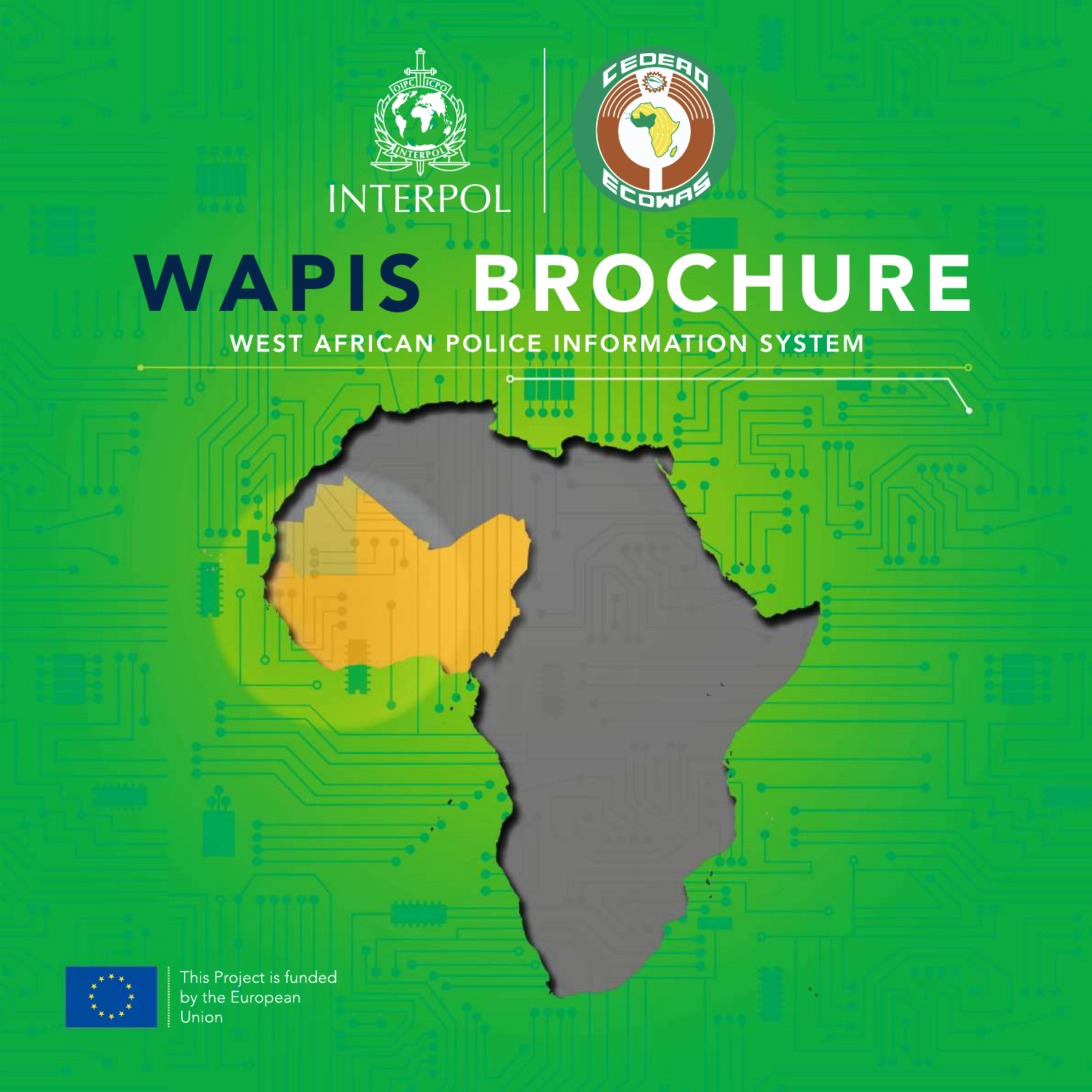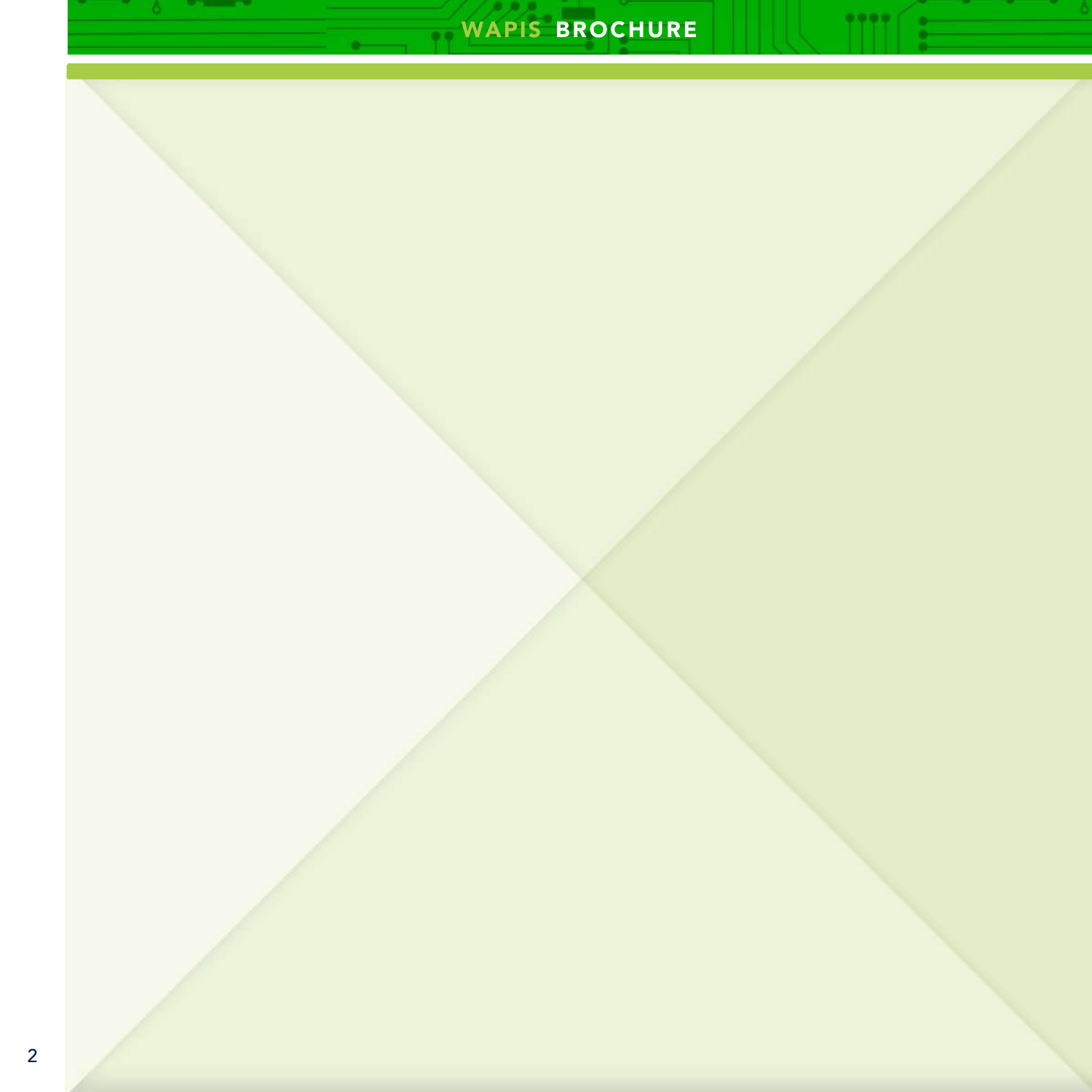# **CONTENTS**

| LIST OF ABBREVIATIONS |  |
|-----------------------|--|
|                       |  |

**INTRODUCTION** 7

PROGRAMME BACKGROUND 7

WAPIS PROGRAMME DESCRIPTION 9

**OBJECTIVE 9** 

KEY IMPLEMENTATION PLAYERS

LEVELS OF OPERATIONAL IMPLEMENTATION OF WAPIS 11

IMPLEMENTATION OF THE WAPIS PROGRAMME IN **YOUR COUNTRY** 17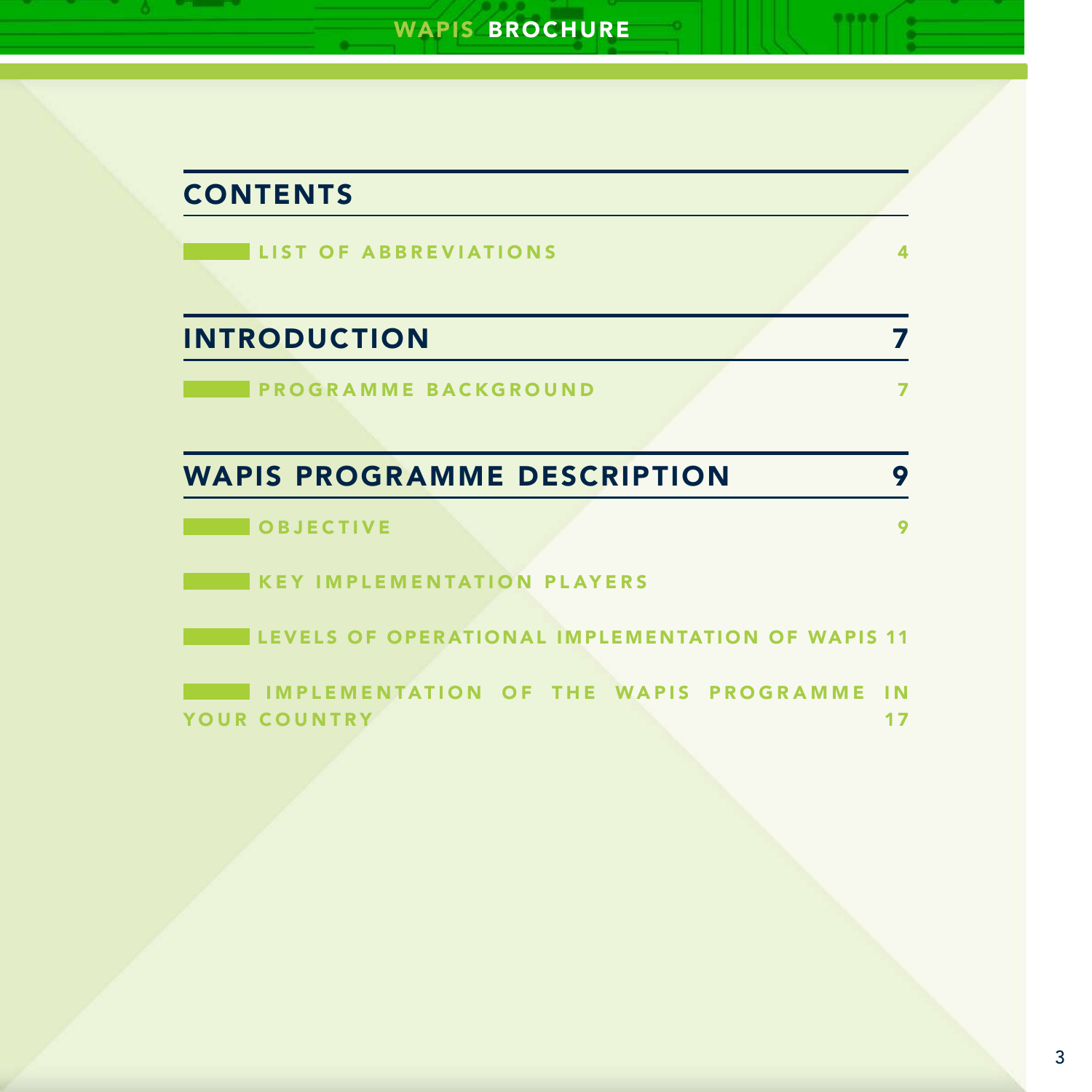# LIST OF ABBREVIATIONS

| <b>AIRCOP</b> | <b>Airport Communication Programme</b>                                                   |
|---------------|------------------------------------------------------------------------------------------|
| <b>CCSS</b>   | <b>Committee of Chiefs of Security Services</b>                                          |
| <b>DACORE</b> | Data Collection and Registration Centre                                                  |
| <b>DEVCO</b>  | European Commission Directorate General for International Cooperation<br>and Development |
| <b>ECOWAS</b> | Economic Community of West African States                                                |
| <b>FAED</b>   | Fichier Automatisé d'Empreinte Digitale (Automated Fingerprint File)                     |
| <b>EDF</b>    | <b>European Development Fund</b>                                                         |
| <b>EEAS</b>   | <b>European External Action Service</b>                                                  |
| <b>EU</b>     | <b>European Union</b>                                                                    |
| <b>EUCAP</b>  | <b>European Union Capacity Building Mission</b>                                          |
| <b>LEA</b>    | Law Enforcement Agency                                                                   |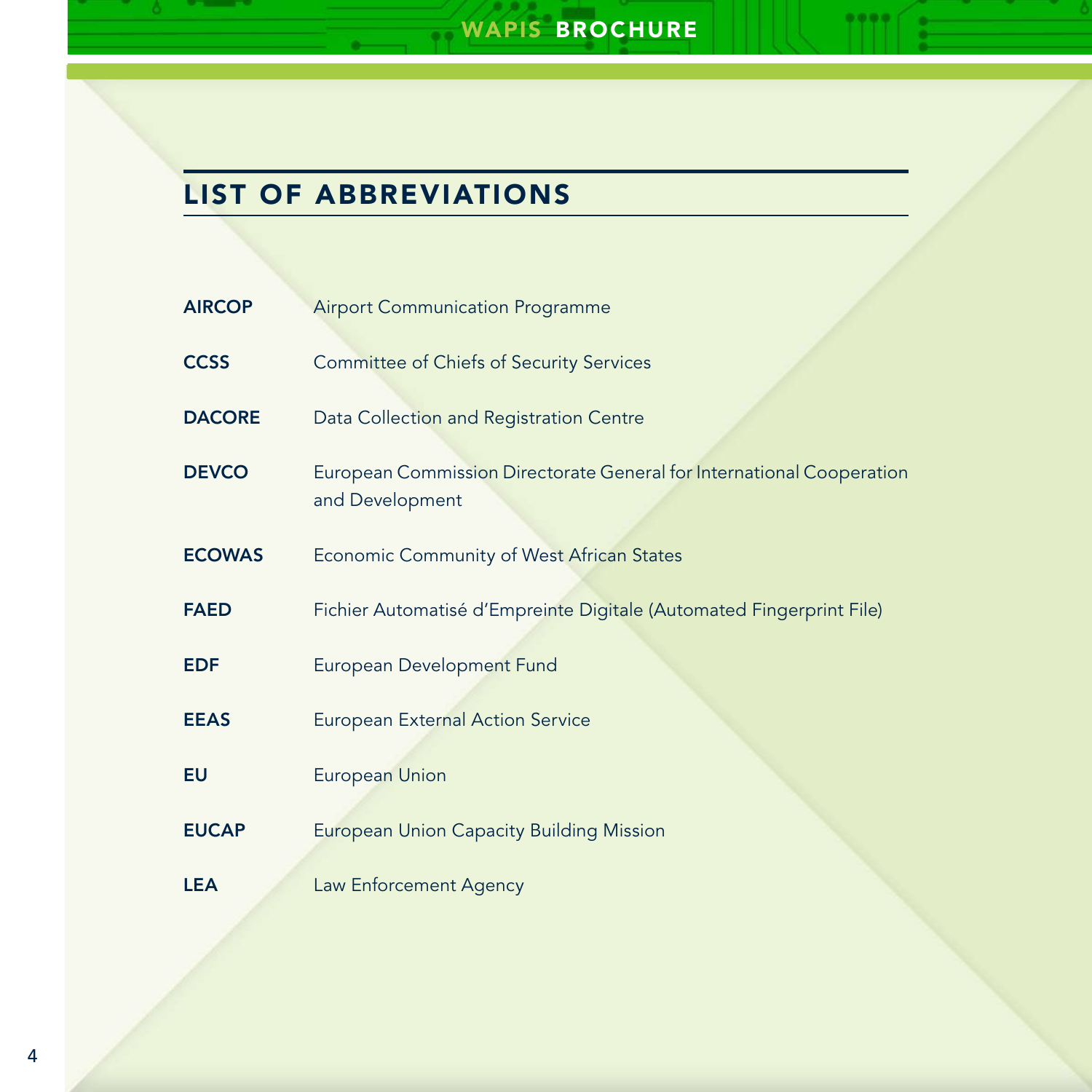| <b>MOU</b>    | Memorandum of Understanding                       |
|---------------|---------------------------------------------------|
| <b>NCB</b>    | National Central Bureau                           |
| <b>PAJED</b>  | Support Programme for Justice and the Rule of Law |
| <b>RIP</b>    | Regional Indicative Programme                     |
| <b>SPOC</b>   | Single Point of Contact (Point focal national)    |
| <b>WANACO</b> | <b>WAPIS National Committee</b>                   |
| <b>WAPCCO</b> | <b>West African Police Chiefs Committee</b>       |
| <b>WAPIS</b>  | West African Police Information System            |
| <b>SIPT</b>   | <b>Chad Police Information System</b>             |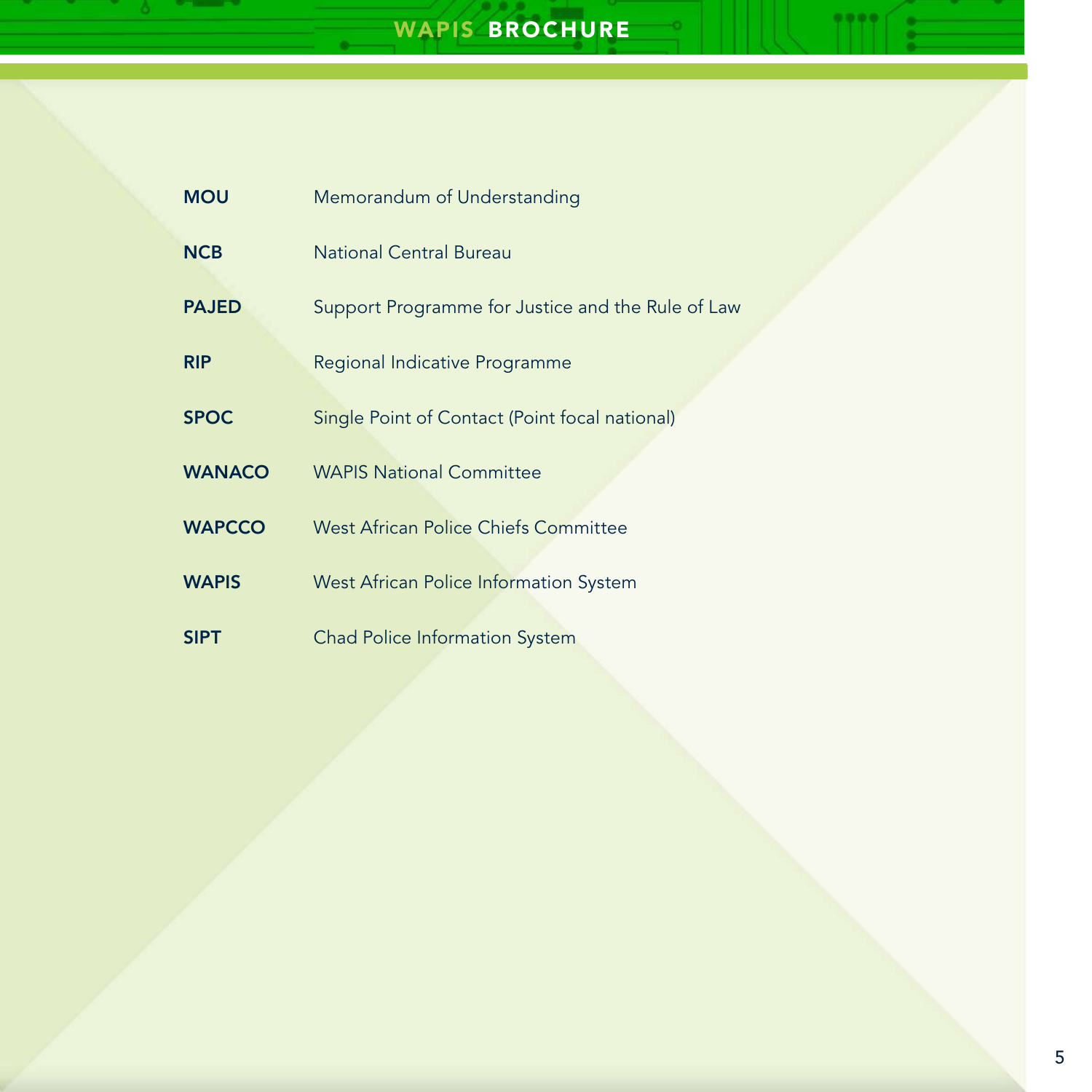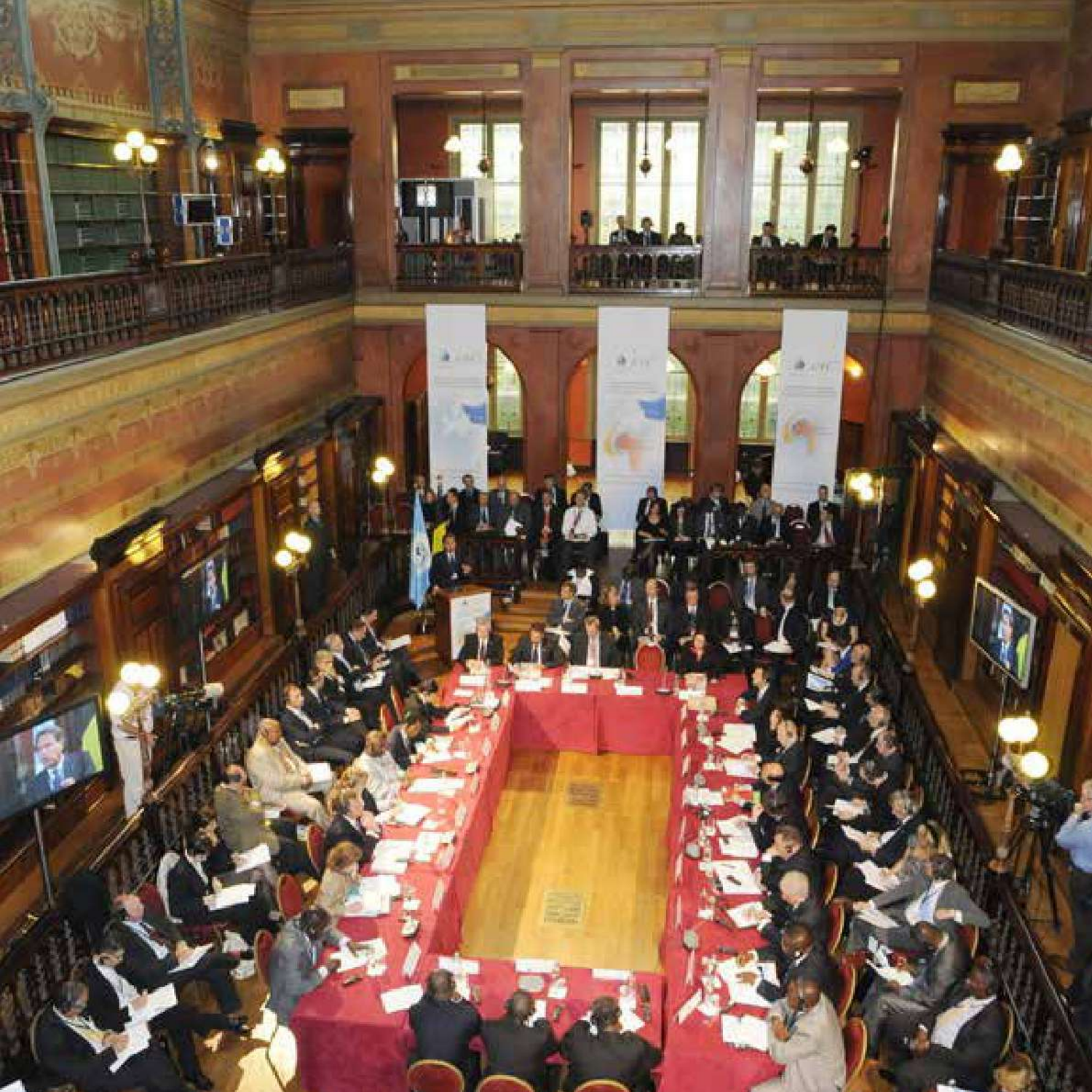# INTRODUCTION

# PROGRAMME BACKGROUND

1

The idea to create a West African Police Information System (WAPIS) stemmed from ECOWAS (Economic Community of West African States) members, which expressed their concern over the spate of transnational organized crime and terrorism affecting the region. Security gaps at national, regional and international levels have contributed to West Africa's becoming a hub for crimes such as drug trafficking, migrant smuggling and international terrorism. Without effective police information exchange within the region, as well as between the region and the rest of the world, no enforcement strategy can effectively tackle these threats.

Fully aware that paper police records pose a serious obstacle to sharing information in real time, the West African Police Chiefs Committee (WAPCCO) applied for European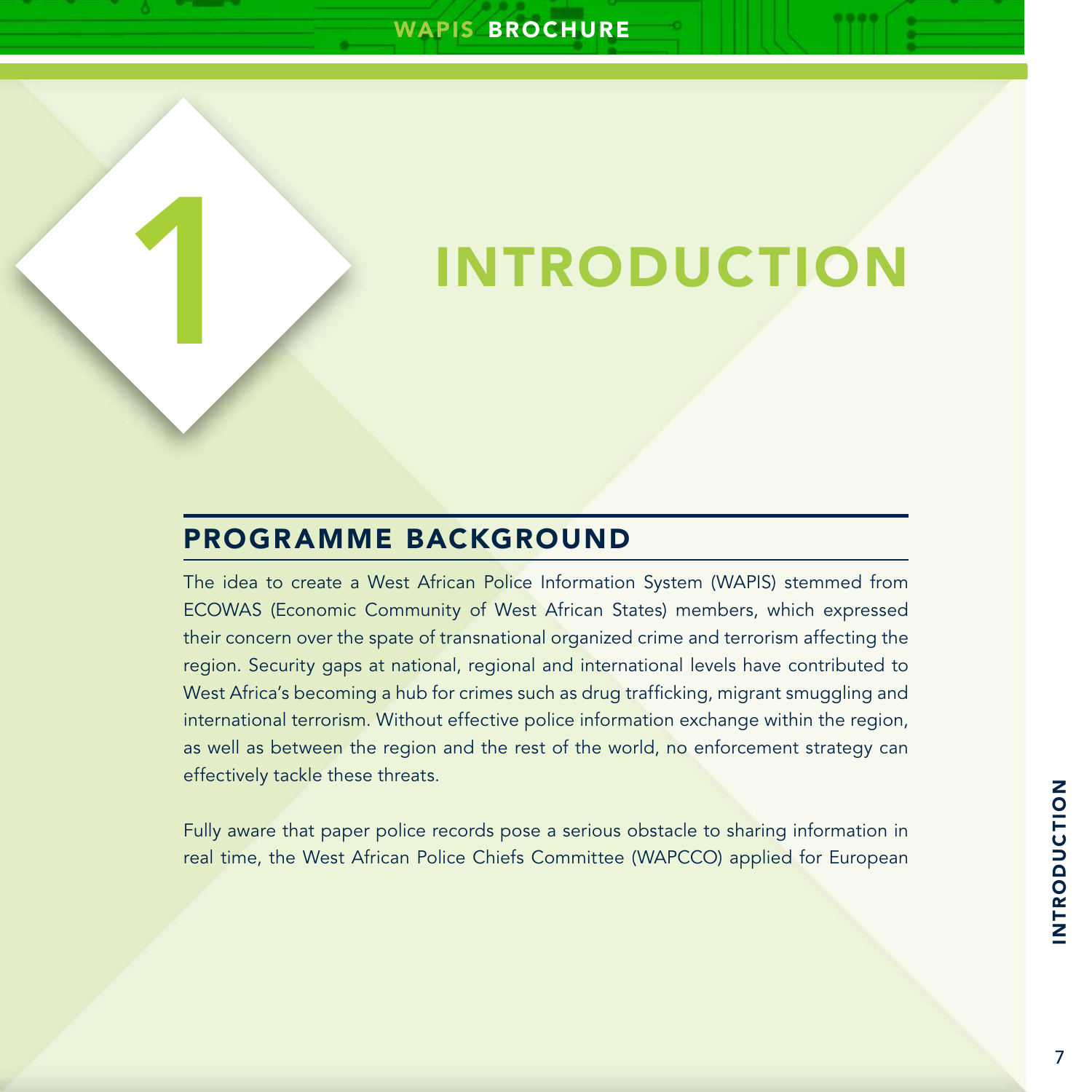Union (EU) funding to put in place an electronic police-data-exchange system in the countries in the region to better prevent and tackle crime.

Following this common position, the EU decided to grant funding to INTERPOL for the development and implementation of a police information system for ECOWAS member states and Mauritania, which would be connected regionally, by developing a regional platform for police data exchange, and worldwide via INTERPOL's secure communications network (I-24/7).



the WAPIS Programme.

implementation entered a 15-month WAPIS and its in four pilot countries (Benin, Ghana, Niger, Mali) under the EU Emergency Trust Fund for Africa.

member states and Mauritania. Programme intermediary phase under the EU Emergency Trust Fund for Africa, initiating work with Burkina Faso, Chad, Côte d'Ivoire and Mauritania.

Development Fund, WAPIS entered its third phase which will last for 55 months with full roll-out in all ECOWAS

Information System

Programme

INTRODUCTION

**INTRODUCTION**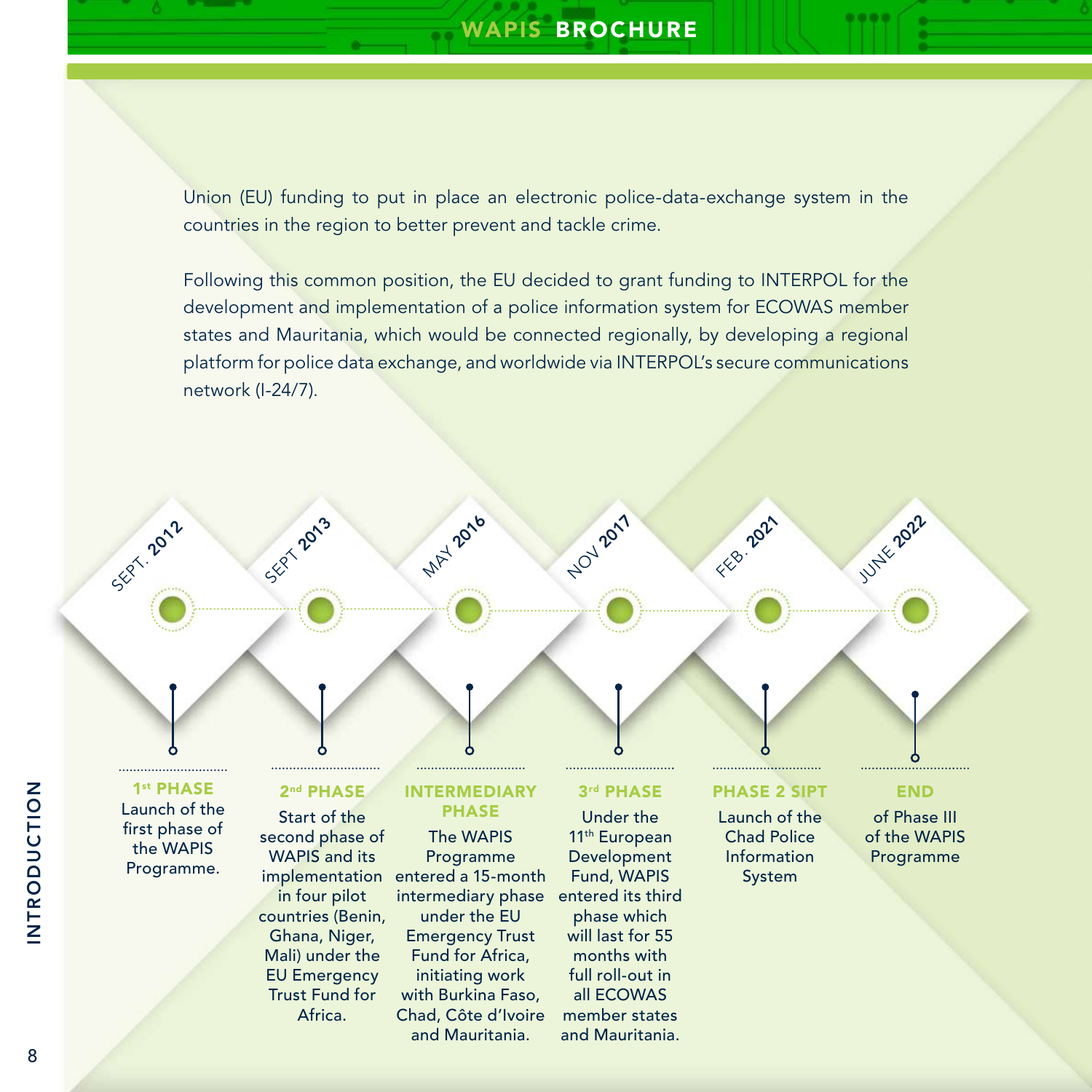# WAPIS PROGRAMME **DESCRIPTION**

# **OBJECTIVE**

2

The overall objective of the WAPIS Programme is to enhance capacity for West African law enforcement authorities – the WAPIS users – to fight transnational crime and terrorism through enhanced policeinformation management and sharing.

# KEY IMPLEMENTATION PLAYERS

The WAPIS Programme is funded by the EU and implemented by INTERPOL, and receives political and strategic support from ECOWAS.

It targets all 15 member states of ECOWAS and Mauritania. Under the European Union Emergency Trust Fund for Africa, a WAPIS-like system is being put in place in Chad (SIPT)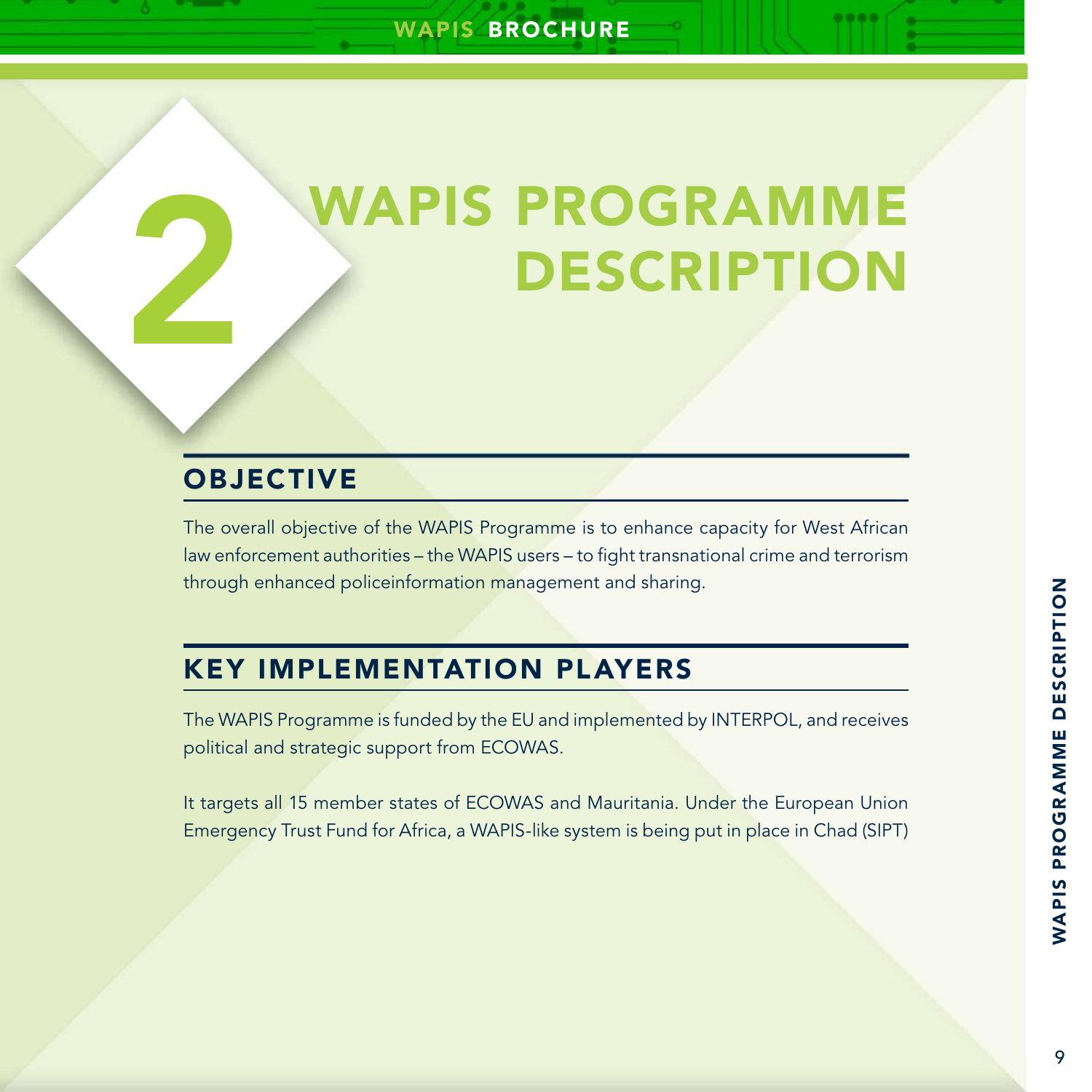in order to ensure consistency and future cooperation among the member states of the G5 Sahel.

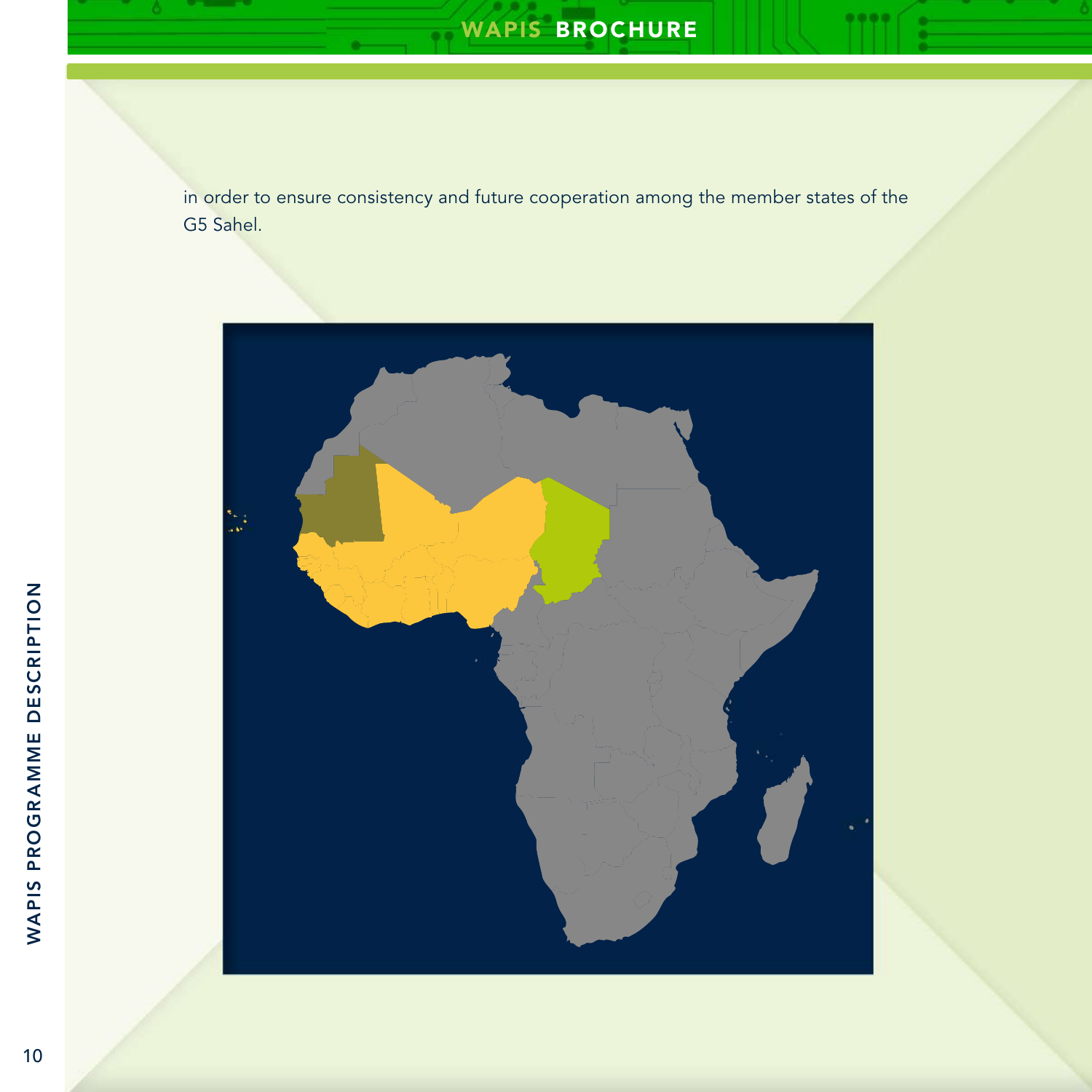# LEVELS OF OPERATIONAL IMPLEMENTATION OF WAPIS

The WAPIS system has been designed for use at three levels: national, regional and international.

#### AT NATIONAL LEVEL

The Programme aims to make a central, computerized system available to law enforcement services, pooling resources and allowing police information to be collected, organized and shared.

Firstly, this system allows the processing of data collected during criminal investigations, particularly data concerning:

- PERSONS: nominal data (family name, first name, date of birth, place of birth, parents' names, family circumstances, nationality, etc.) of the alleged perpetrators, victims and witnesses to the offence(s) identified;
- FACTS OF THE OFFENCES IDENTIFIED: type of offence(s), the circumstances (time and place) and the modus operandi;



- MEANS OF TRANSPORTATION: vehicle registration and all detailed information which may be used to identify vehicles, whether reported stolen or in connection with a police matter;
- › ADMINISTRATIVE DOCUMENTS: administrative or travel documents (driver's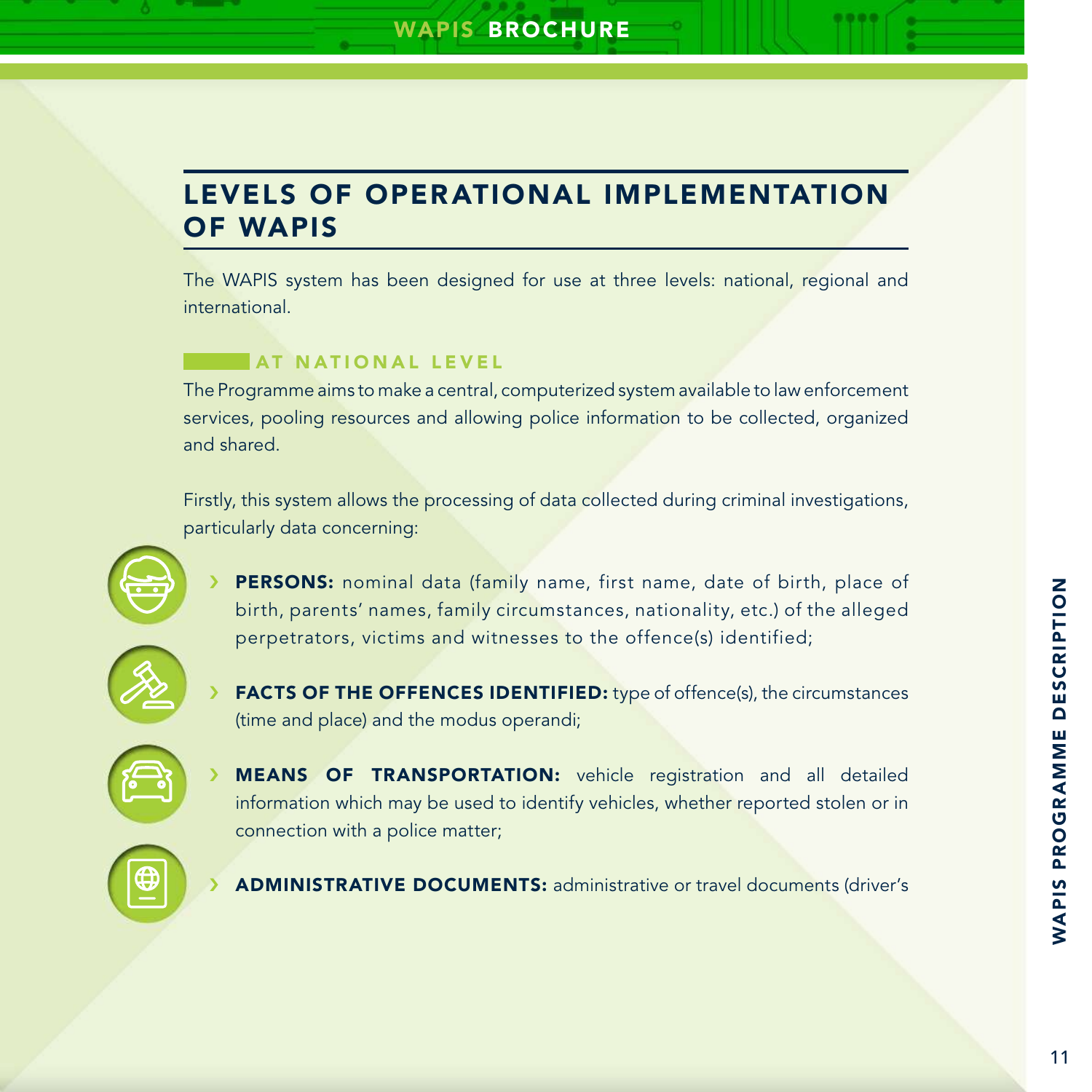licence, passport, national Identity Card, social security number, Alien Registration Number) whether reported lost or stolen, or in connection with a police matter;



FIREARMS: these may be homemade or commercial firearms, and may have been used to commit an offence or reported lost or stolen;



> GENERIC OBJECTS: any other type of item identified by investigators that may have been used to commit an offence, or have been lost or stolen and can be identified.

The system also allows the processing of police administrative data that contribute to preventing crime and/or maintaining public order such as:

- › Nominative administrative measures, failure to comply with which constitutes a criminal offence;
- > Administrative measures concerning minors;
- > Administrative measures concerning foreign nationals, such as those whose presence in the country constitutes a threat to law and order and who are subjects of an administrative deportation order or have been banned from entering the country;
- › Administrative procedures concerning missing persons who are being sought at the request of a family member;
- › Administrative procedures concerning unidentified persons.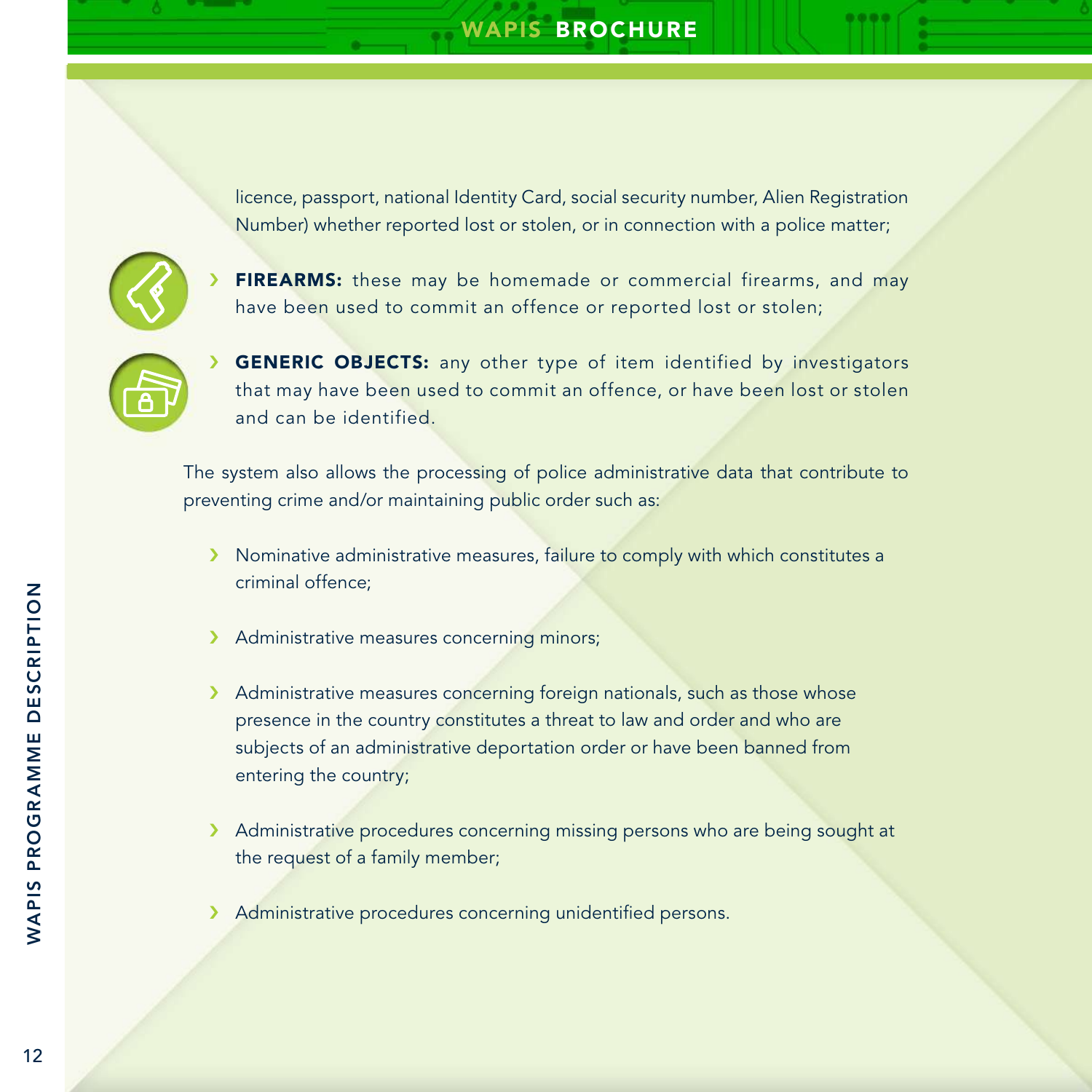The WAPIS national system is installed in a Data Collection and Registration Centre (DACORE), which manages the data and deployment of the system. The DACORE provides technical and operational assistance to WAPIS users. Managed by an executive officer from one of the national law enforcement services, it comprises staff with a variety of skills who are tasked to:

- > record police data
- > update recorded data
- > check the validity of police data
- › provide technical assistance for users
- › provide operational assistance for users
- › train users
- > manage the system.

In the long term, the system should be deployed within each law enforcement agency, including border posts, to provide all authorized officers with a permanent access to the system within the scope of their duties.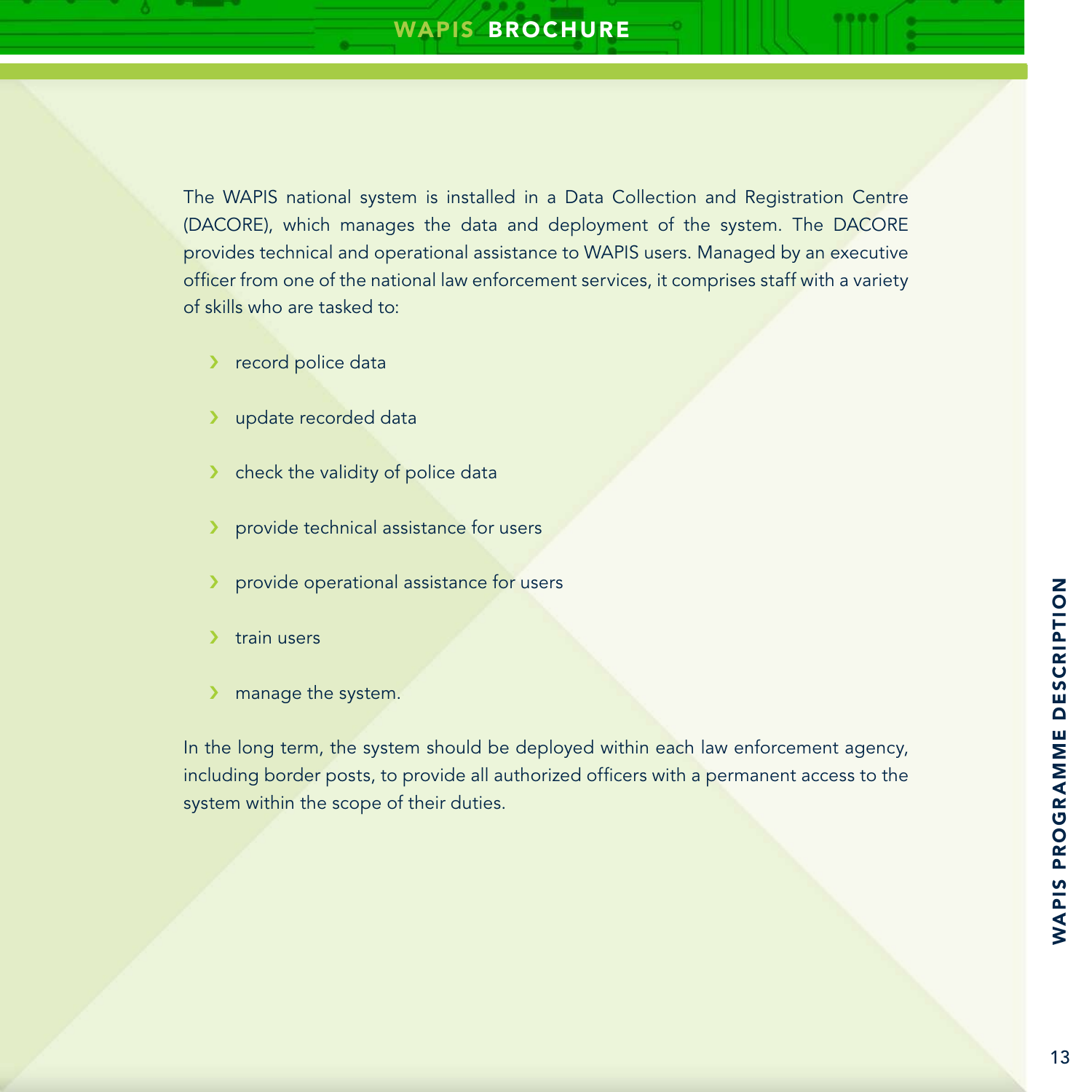The identification of criminals is considerably enhanced by fingerprint identification. This is particularly true in West Africa where population registers and identity documents are limited. The Programme therefore plans to support countries that have the technical capacity to put in place an AFIS (Automated Fingerprint Identification System) component.

#### **AT REGIONAL LEVEL**

INTERPOL will work with national and regional authorities to develop and set up, under the auspices of ECOWAS, a regional police data exchange platform for ECOWAS member states and Mauritania.

This platform will allow the instant exchange of authorized police data between countries of the region. It enables officers to:

- › quickly know whether an individual is wanted by another country;
- › quickly determine whether an identity document, vehicle or firearm has been declared as stolen or linked with a crime in another country.

By allowing more information to be shared and accessed by law enforcement agencies throughout the region, the regional platform will strengthen police cooperation within the ECOWAS region and make law enforcement services more effective in tackling crime and terrorism.

Furthermore, statistics produced by the use of the system will allow ECOWAS to develop strategic analysis of crime trends affecting the region, supporting ECOWAS member states and WAPCCO in the development of more efficient crime-prevention strategies.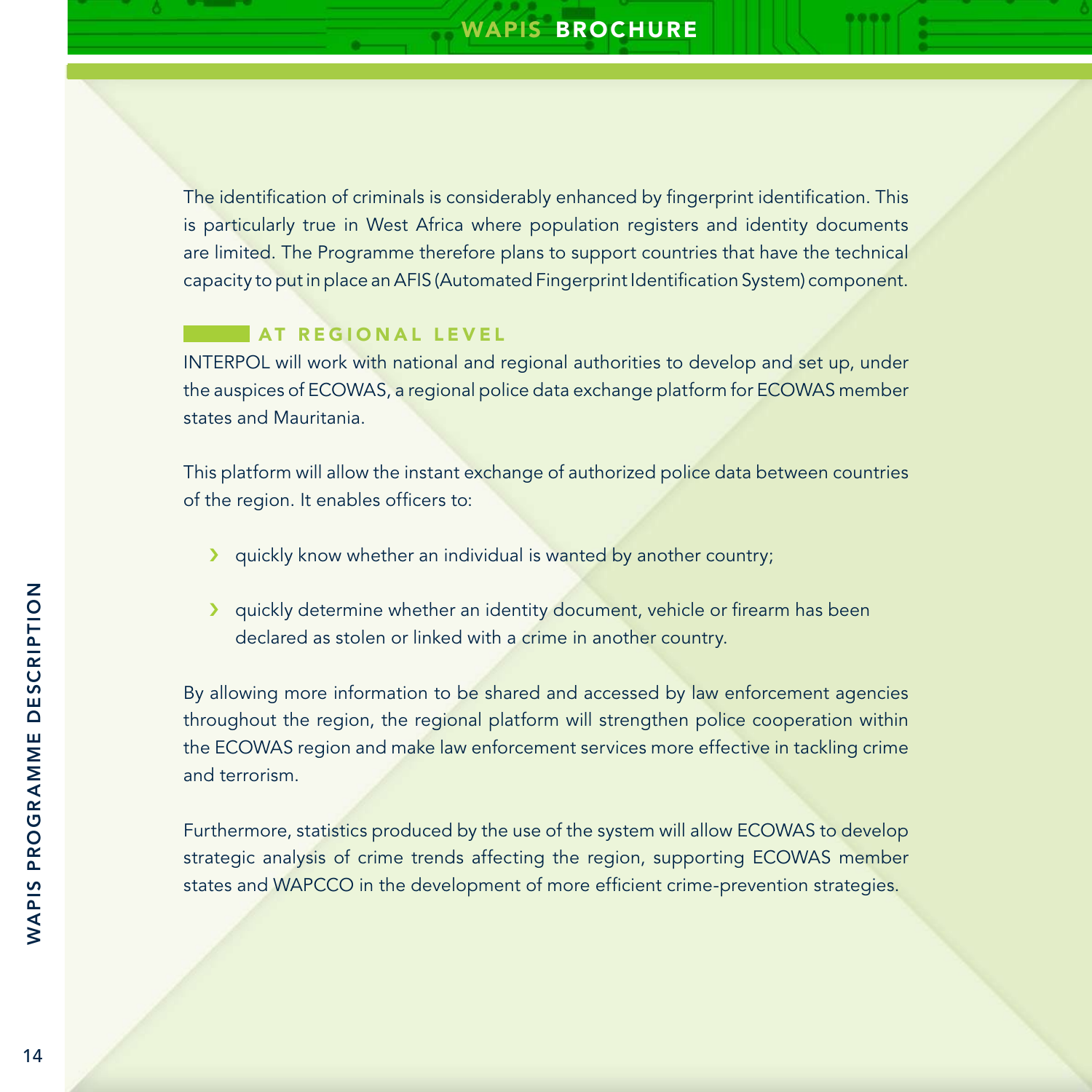#### AT INTERNATIONAL LEVEL

With the increasing globalization of crime and terrorism, the likelihood increases that individuals from outside ECOWAS will be linked to crimes committed within this area, and that individuals from the ECOWAS area will be linked to crimes committed in other parts of the world.

INTERPOL's role involves facilitating the global exchange of police information. Therefore, in each country, the national WAPIS system connects to the INTERPOL National Central Bureau (NCB) in order to share authorized national data worldwide through INTERPOL's I-24/7 system, and to allow direct consultation of INTERPOL's global databases at remote connected sites in the country, including border posts.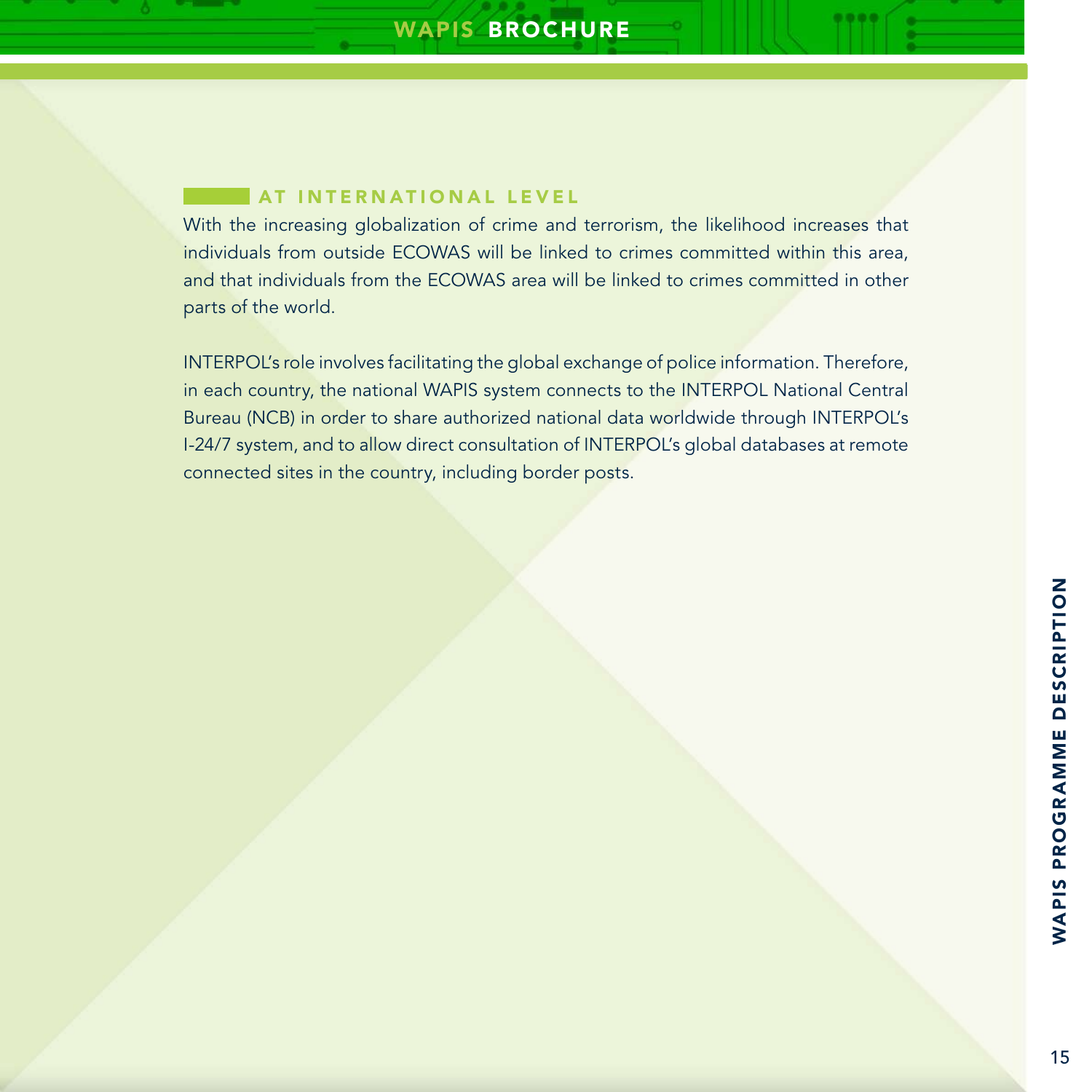

I-24/7



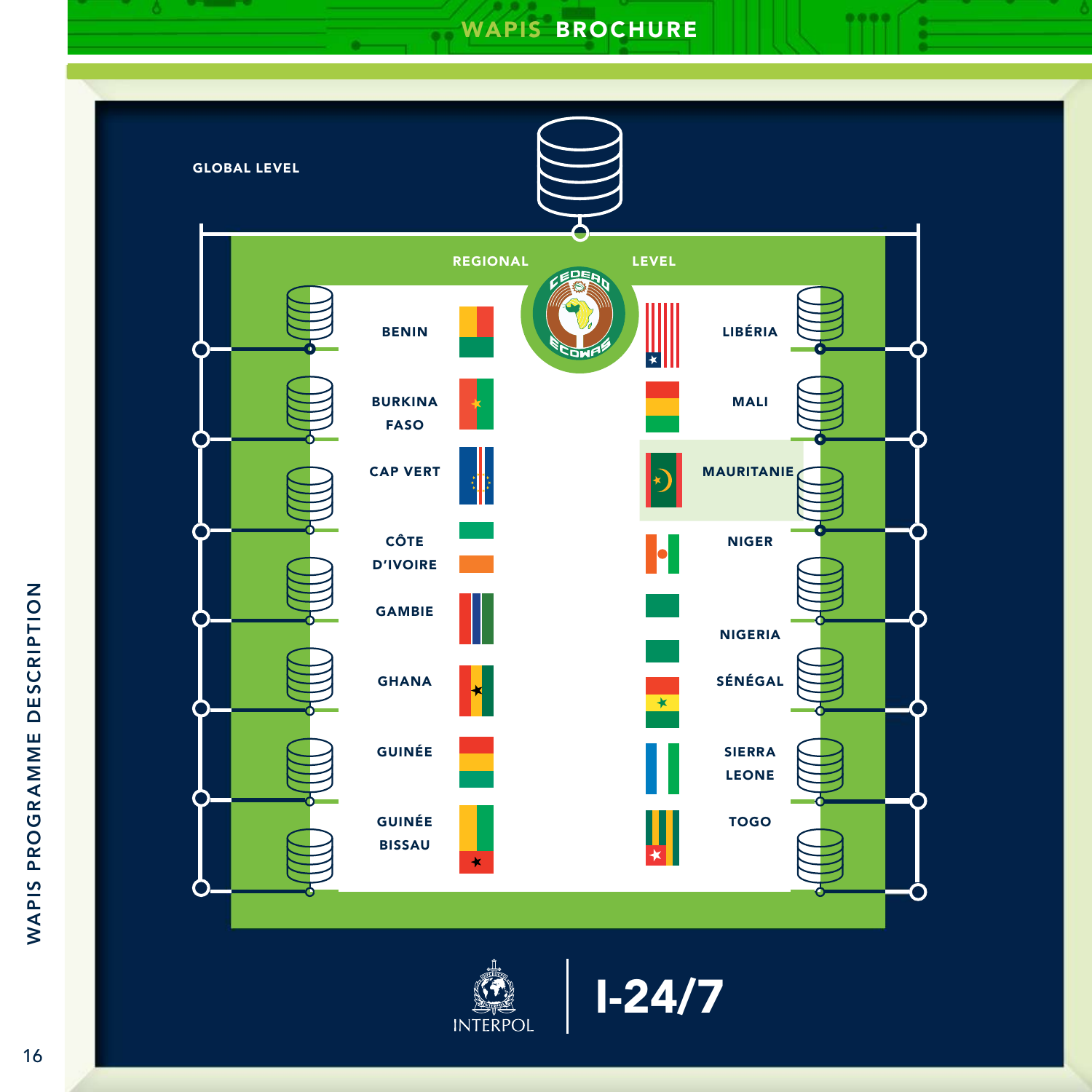### IMPLEMENTATION OF THE WAPIS PROGRAMME IN YOUR COUNTRY

#### POLITICAL CONDITIONS

#### Signature of a Memorandum of Understanding between the government and INTERPOL

Implementing the WAPIS Programme requires a solid commitment from participating countries. A Memorandum of Understanding (MOU) signed by the government of the country concerned and by INTERPOL seals this commitment. The MOU also defines the respective obligations of each party to allow completion of the WAPIS Programme.

#### Appointing a WAPIS Single Point of Contact and legal and technical experts

As well as signing the MOU, an indispensable step in the process is the designation of a single point of contact (SPOC), a technical expert and a legal expert.

Ideally, the SPOC should be chosen from among users holding positions of responsibility, who are able to:

- a) efficiently coordinate national efforts towards implementing the WAPIS Programme with all law enforcement agencies participating in the Programme;
- b) facilitate the work of INTERPOL's officials in the country.

The technical expert will be required to supervise and manage the technical aspects of the national WAPIS system.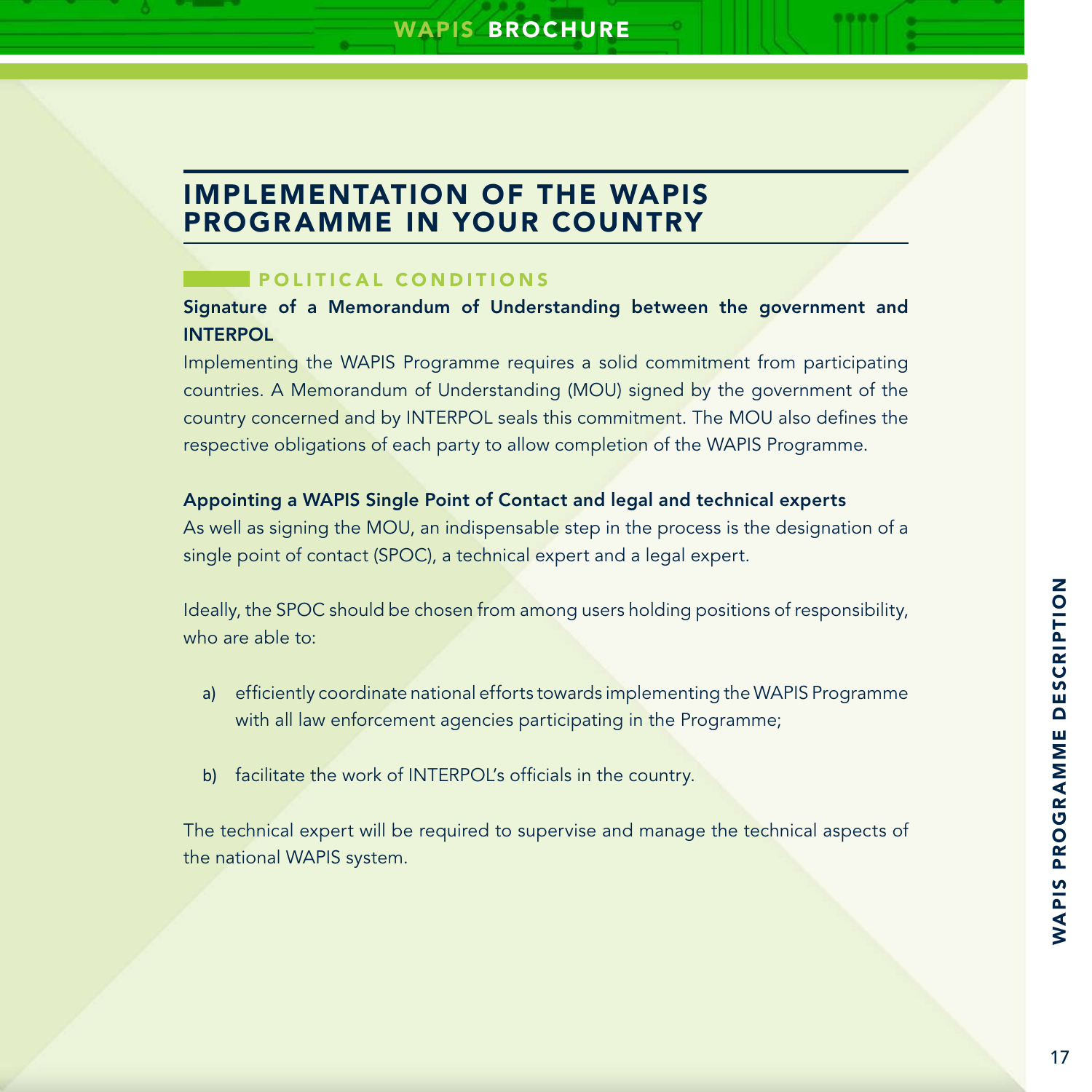With a sound knowledge of national criminal law and, where possible, of data protection legislation, the legal expert will be required to examine legal issues arising from and any developments in the standards governing the integration of WAPIS in that country.

Ideally, the designation of staff members to perform these tasks will integrate the mainstreaming of gender.

#### Establishing a WAPIS National Committee

Each country should also set up a WAPIS National Committee (WANACO). Preferably an independent entity or, failing that, established under the authority of the Minister for Security, the Minister of Justice, or the head of one of the law enforcement agencies participating in the Programme, the WANACO oversees the implementation of the WAPIS Programme in the country. Its responsibilities are to:

- > ensure effective coordination between the law enforcement agencies participating in the Programme;
- › establish and supervise the strategy for implementing the WAPIS Programme in the country;
- › define and monitor the deployment of the WAPIS Programme in the country;
- I take key decisions on the location, management, composition and targets set for the country's DACORE (number of data entries recorded, trained staff, etc.);
- › work on drafting and adopting the required legislation related to the DACORE and the national WAPIS system.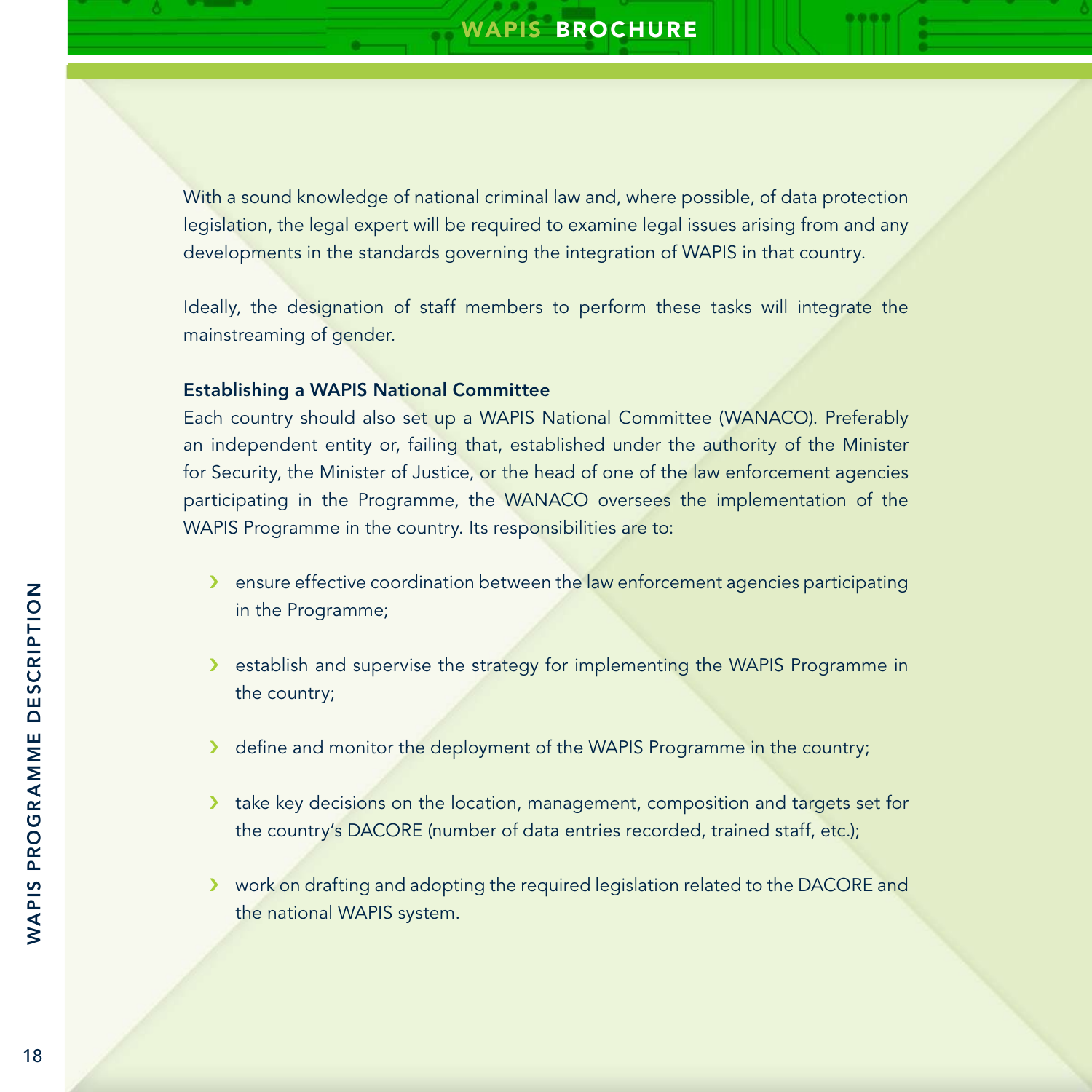The WAPIS National Committee should typically be composed of:

- › ministers concerned by the Programme or their representatives;
- > the WAPIS single point of contact;
- › representatives from all the national law enforcement agencies taking part in the WAPIS Programme;
- > the Director of the DACORE;
- > a judge from the Ministry of Justice and/or the legal expert;
- › the technical expert and/or the IT administrator of the DACORE;
- > the Head of the NCB.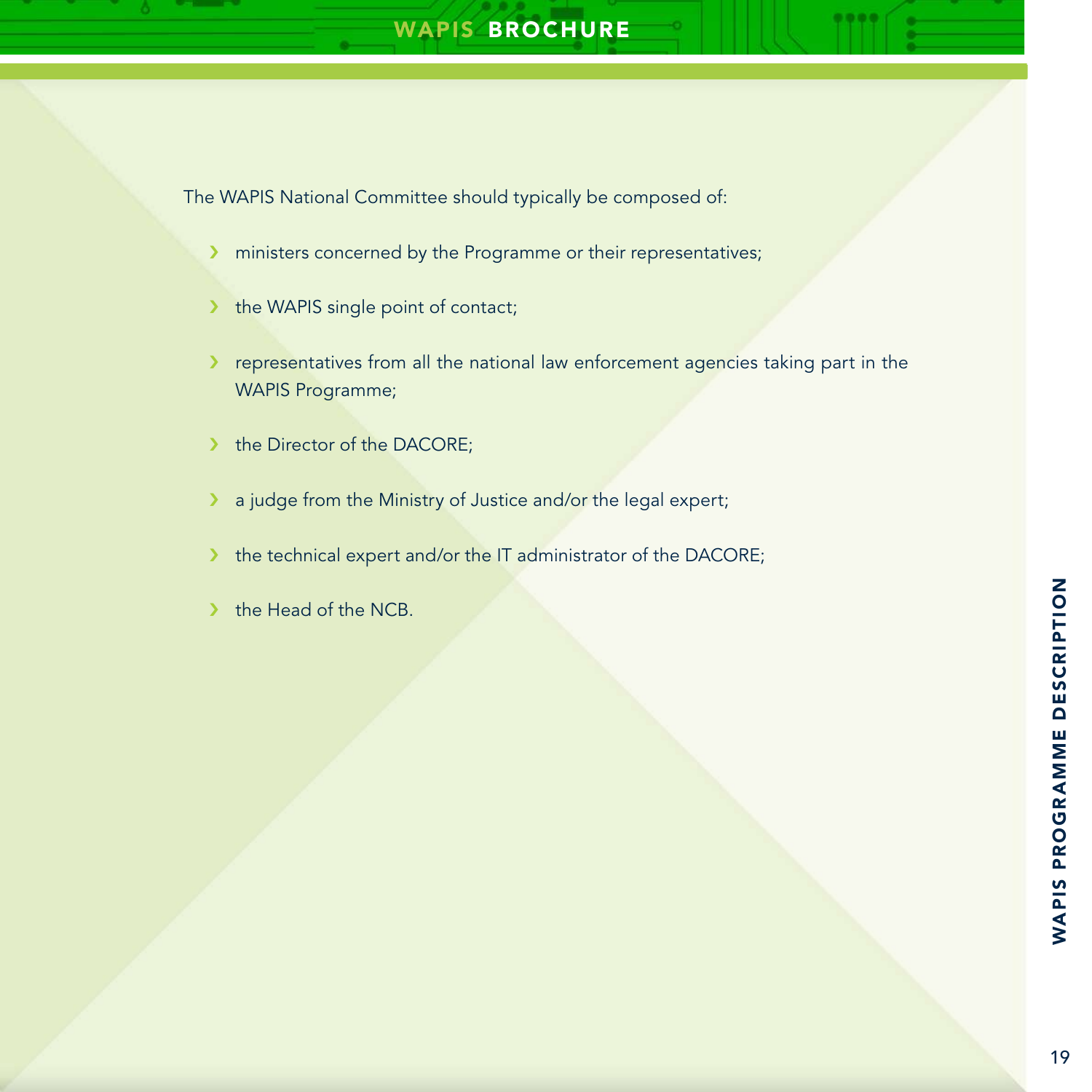#### LEGAL REQUIREMENTS

The WAPIS Programme raises several legal questions and addresses sensitive issues, particularly regarding the protection of human rights and fundamental freedoms. The commitment of the European Union, INTERPOL and ECOWAS to protect basic human rights is at the heart of the WAPIS Programme. The collection and processing of police data will comply with internationally agreed standards for the protection of human rights and of personal data.

As a police information system contains sensitive data – such as personal data – it must operate within an appropriate legal framework.

When using the WAPIS system, participating countries should comply with the following texts:

- > the Universal Declaration of Human Rights;
- > the Charter of the United Nations;
- > the African Charter on Human and Peoples' Rights.

ECOWAS member states must also comply with:

- > the ECOWAS Treaty and its supplementary protocols; and
- > the Supplementary Act A/SA.1/01/10 on Personal Data Protection within ECOWAS that requires ECOWAS member states to: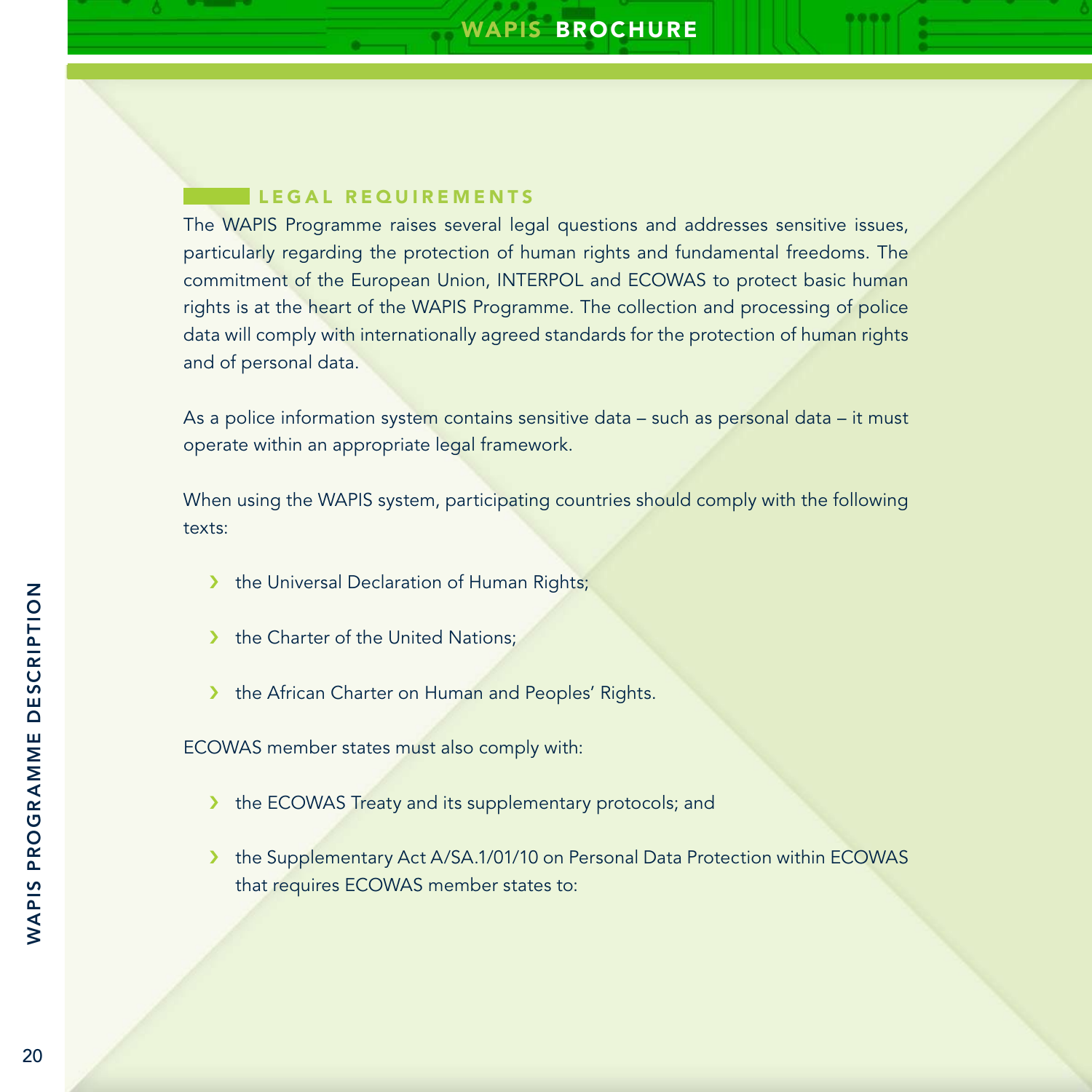- adopt national legislation on the protection of personal data;
- create a personal data protection authority;
- set an appropriate retention period for processed data.

Pursuant to national laws on the protection of personal data, participating countries should officially declare or register the national WAPIS system with their personal data protection authority.

Lastly, as INTERPOL member countries, WAPIS participants are required to observe INTERPOL's Rules on the Processing of Data when using the I-24/7 network.

#### TECHNICAL REQUIREMENTS

Participating countries must support the Programme's implementation in several ways:

- › Ensure that equipment donated by INTERPOL for use in the framework of WAPIS is exempted from all customs duty and import taxes;
- > Allocate space to host the DACORE;
- › Appoint staff from all participating national law enforcement agencies, observing gender equality. These staff will receive database training and work in the DACORE or at remote connected sites;
- › Facilitate the extension of WAPIS to remote sites;
- > Facilitate the connection of the WAPIS system to INTERPOL I-24/7.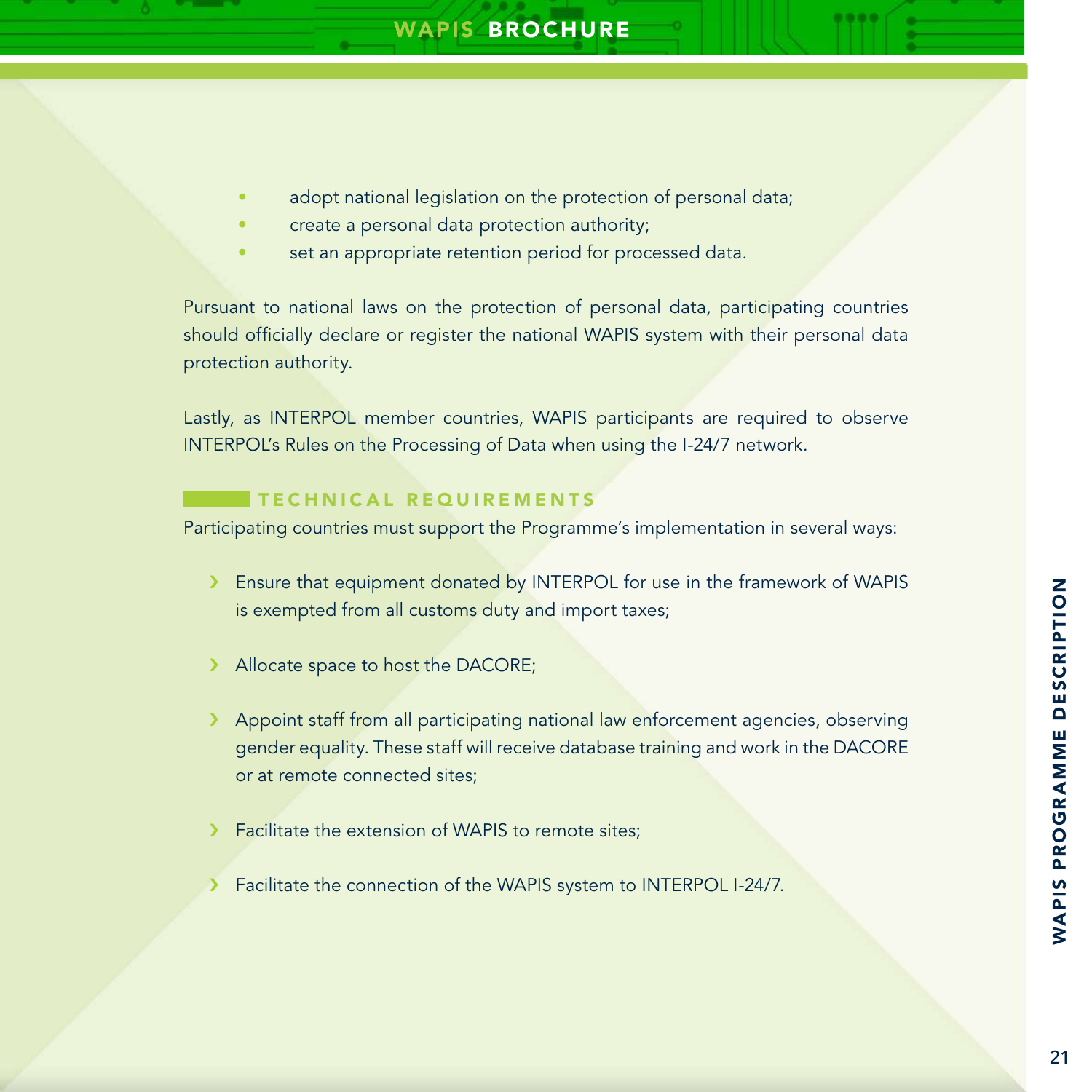#### LIST OF STEPS REQUIRED TO PUT IN PLACE THE WAPIS SYSTEM

- 1. Sign the Memorandum of Understanding with INTERPOL
- 2. Designate a point of contact and two technical and legal experts
- 3. Establish the WAPIS National Committee
- 4. Introduce the appropriate legal framework for the DACORE and national WAPIS system
- 5. Allow duty-free and tax-free importation of the equipment provided
- 6. Allocate office space for the DACORE and a backup site
- 7. Set up the DACORE
- 8. Comply with national laws on the protection of personal data
- 9. Appoint dedicated staff to work on the WAPIS system
- 10. Train users and IT administrators on using and managing the WAPIS system
- 11. Extend the WAPIS system to the country's capital city, regions and border posts, depending on existing infrastructure
- 12. Connect WAPIS to I-24/7
- 13. Connect the national WAPIS system to the regional platform.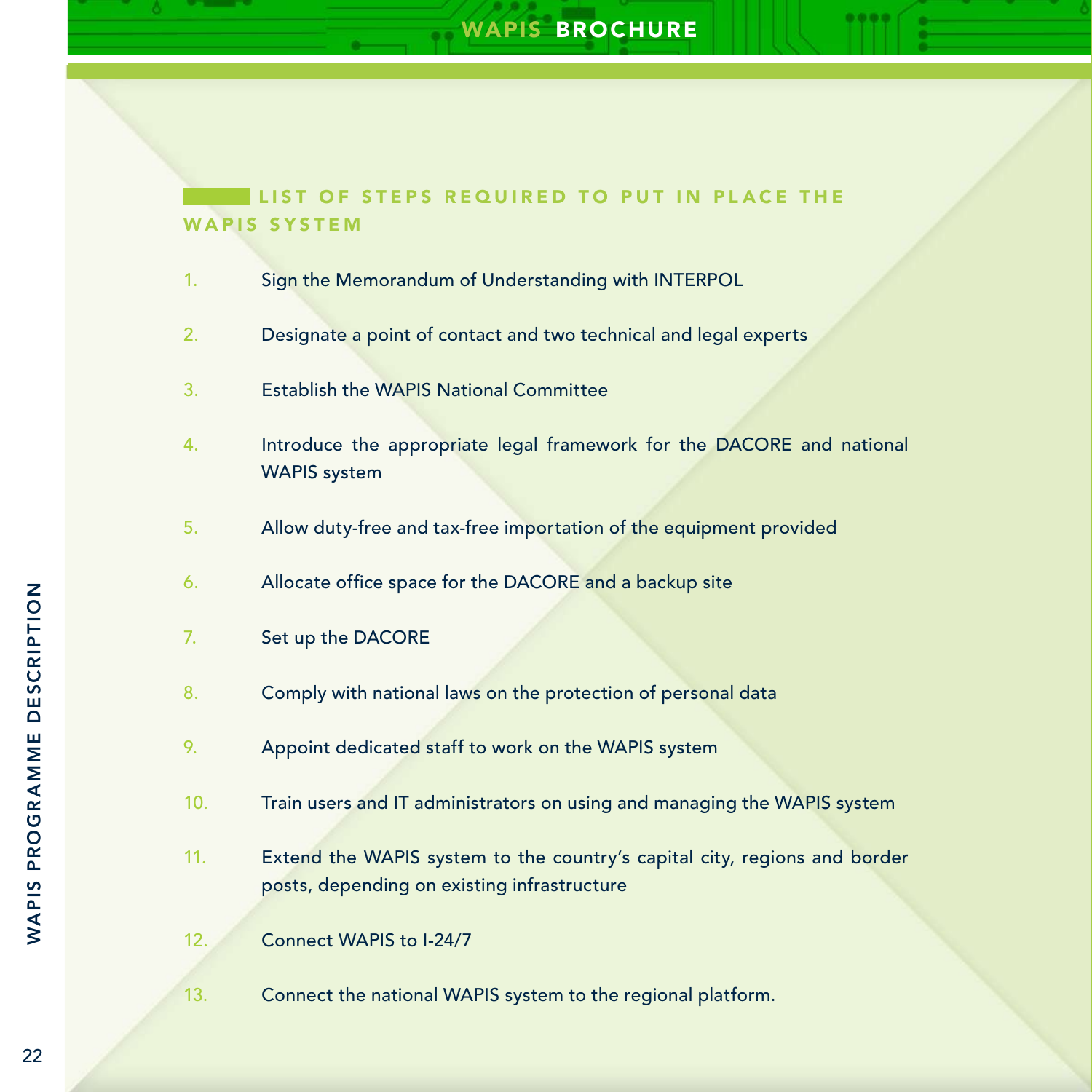

#### DISCLAIMER